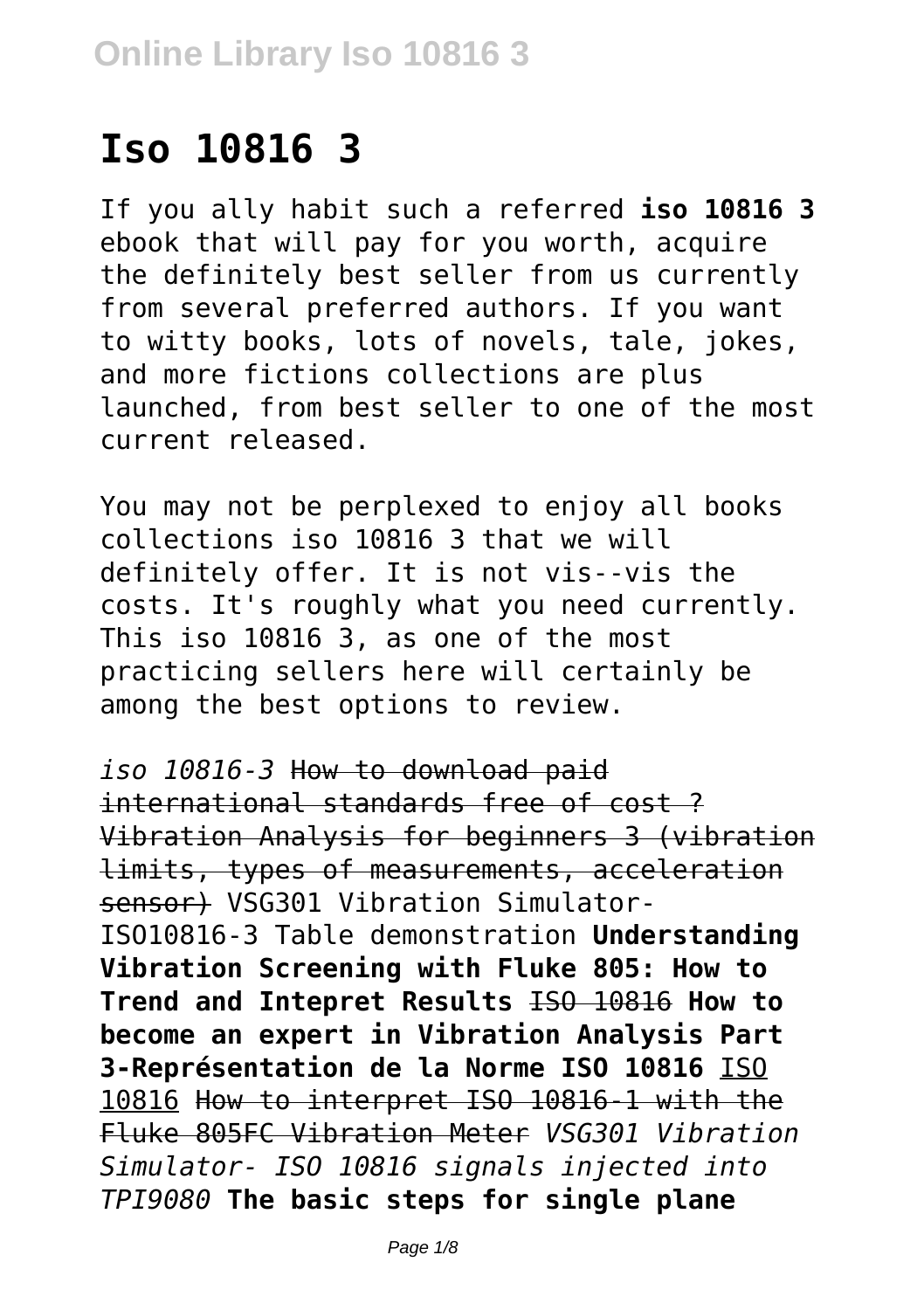**balancing by PRUFTECHNIK** Pisces: Your Intuition Is Confirmed, Work With Fate On This

PISCES You're NOT Interested \*GENERAL\* NO LOVE Tarot ReadingEasy balancing with vibration meter and mobile app *Vibration Analysis for beginners 2 (how to start your Predictive Maintenance)*

Vibration Analysis for beginners 4 (Vibration terms explanation, Route creation) Vibration Analysis Know-How: Diagnosing LoosenessVibration Analysis - Diagnosing a Bearing Defect (Real World) Vibration Analysis - Measuring Vibration Data on Turbo Machinery **Theory of machines -Introduction To Mechanical Vibration** *Vibration Analysis - Part 1 (Introduction)* An Animated Introduction to Vibration Analysis by Mobius Institute *Standard Operating Procedures of vPod Pro-- The Smart Vibration Meter (Part I) Part 1-Présentation de la Norme ISO 10816* **Mechanical dynamics (Mechanical vibrations): vidéo 3 2 Introduction part2** Part 2-Présentation de la Norme ISO 10816 *A Day in The Life of a Fluke 805 Vibration Meter* Fluke 805 and 810 Vibration Introduction - Transcat **Analizador Experto ISO 10816** Iso 10816 3 ISO 10816-3was prepared by Technical Committee ISO/TC 108, Mechanical vibration, shock and condition monitoring, Subcommittee SC 2, Measurement and evaluation of mechanical vibration and shock as applied to machines, vehicles and structures. This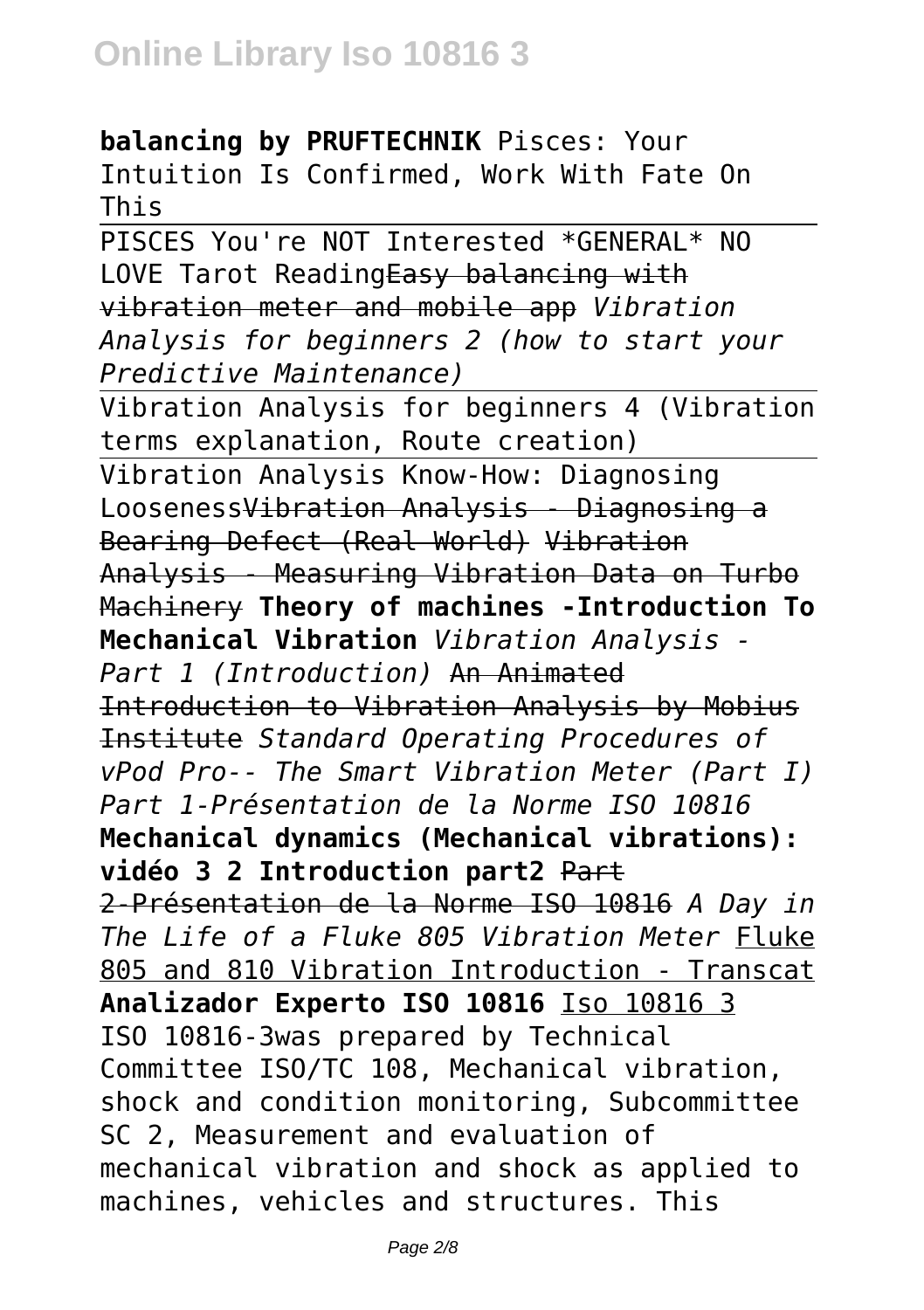second edition cancels and replaces the first edition (ISO 10816-3:1998).

ISO 10816-3:2009(en), Mechanical vibration ? Evaluation of ...

ISO 10816-3:2009 gives criteria for assessing vibration measurements when made in situ. The criteria specified apply to machine sets having a power above 15 kW and operating speeds between 120 r/min and 15 000 r/min.

ISO - ISO 10816-3:2009 - Mechanical vibration — Evaluation ...

ISO 10816-3:1998 Mechanical vibration — Evaluation of machine vibration by measurements on non-rotating parts — Part 3: Industrial machines with nominal power above 15 kW and nominal speeds between 120 r/min and 15 000 r/min when measured in situ

ISO - ISO 10816-3:1998 - Mechanical vibration — Evaluation ...

This part of ISO 10816 gives criteria for assessing vibration levels when measurements are made in situ. The criteria specified apply to machine sets having a power above 15 kW and operating speeds between 120 r/min and 15 000 r/min. The machine sets covered by this part of ISO 10816 include:

DIN ISO 10816-3 : Mechanical vibration - Evaluation of ... ISO 10816-3 is mainly applied to vibration measurement of industrial machines like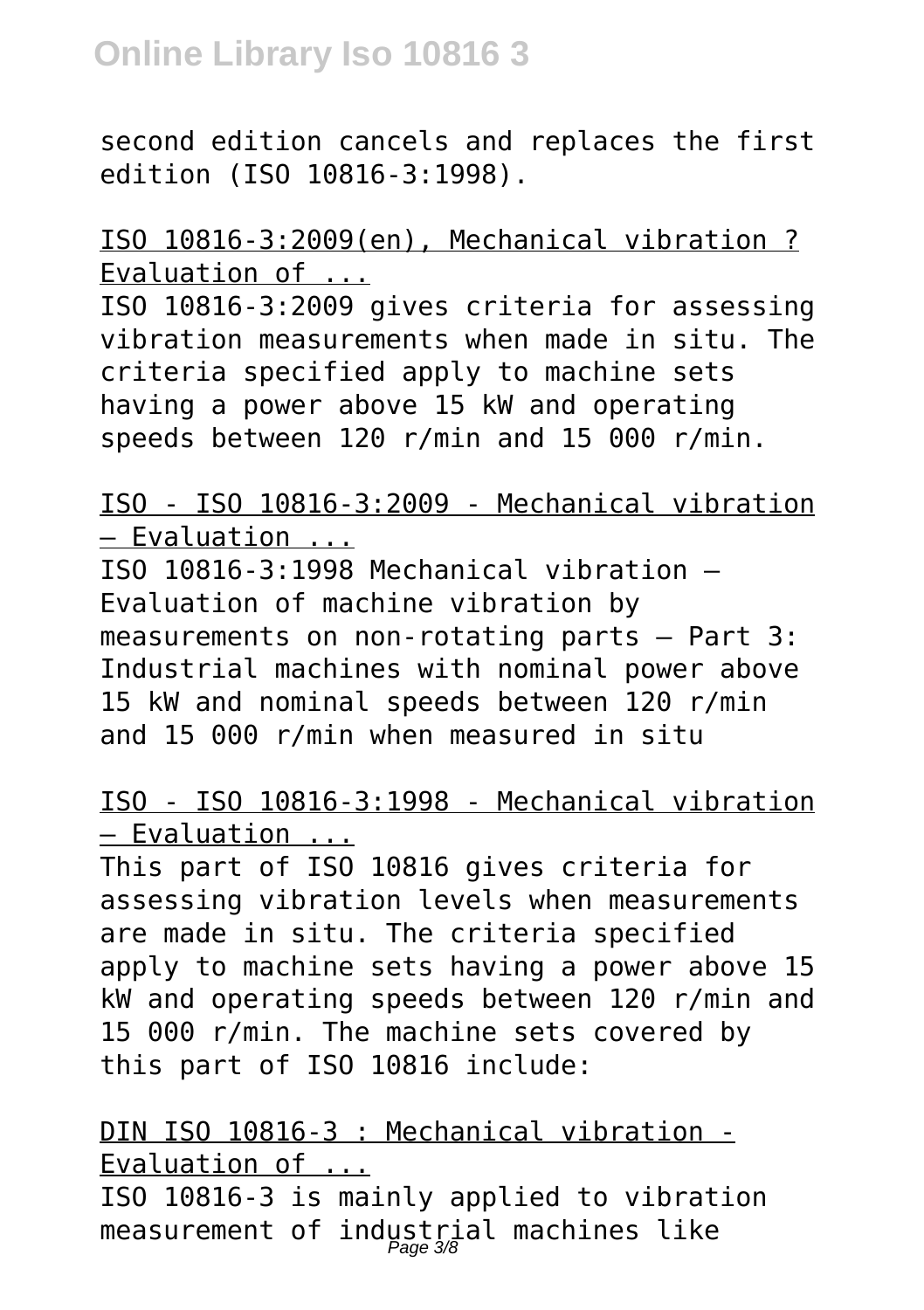electro motors powered above 15 KW and speed range (120 RPM-15000RPM) by accelerometer or velocity transducers on fixed parts like bearing housings

#### ISO10816 Charts - VIBSENS

ISO 10816 establishes the general conditions and procedures for measurement and evaluation of vibrations from the non-rotating parts of machines. Standards provide guidance for machines operating in the 10 to 200 Hz (600 to 12,000 RPM) frequency range.

## ISO 10816 Standards: Vibration Monitoring Non Rotating ...

(PDF) Norma ISO 10816 3 2009 severidad vibracion | RICARDO FRANCISCO LAZARO RODRIGUEZ - Academia.edu Academia.edu is a platform for academics to share research papers.

## (PDF) Norma ISO 10816 3 2009 severidad vibracion | RICARDO ...

ISO 10816 Vibration Severity Standards ISO 2372 (10816) Standards provide guidance for evaluating vibration severity in machines operating in the 10 to 200Hz (600 to 12,000 RPM) frequency range. Examples of these types of machines are small, direct-coupled, electric motors and pumps, production motors, medium motors, generators, steam and gas turbines, turbo-compressors, turbo-pumps and fans.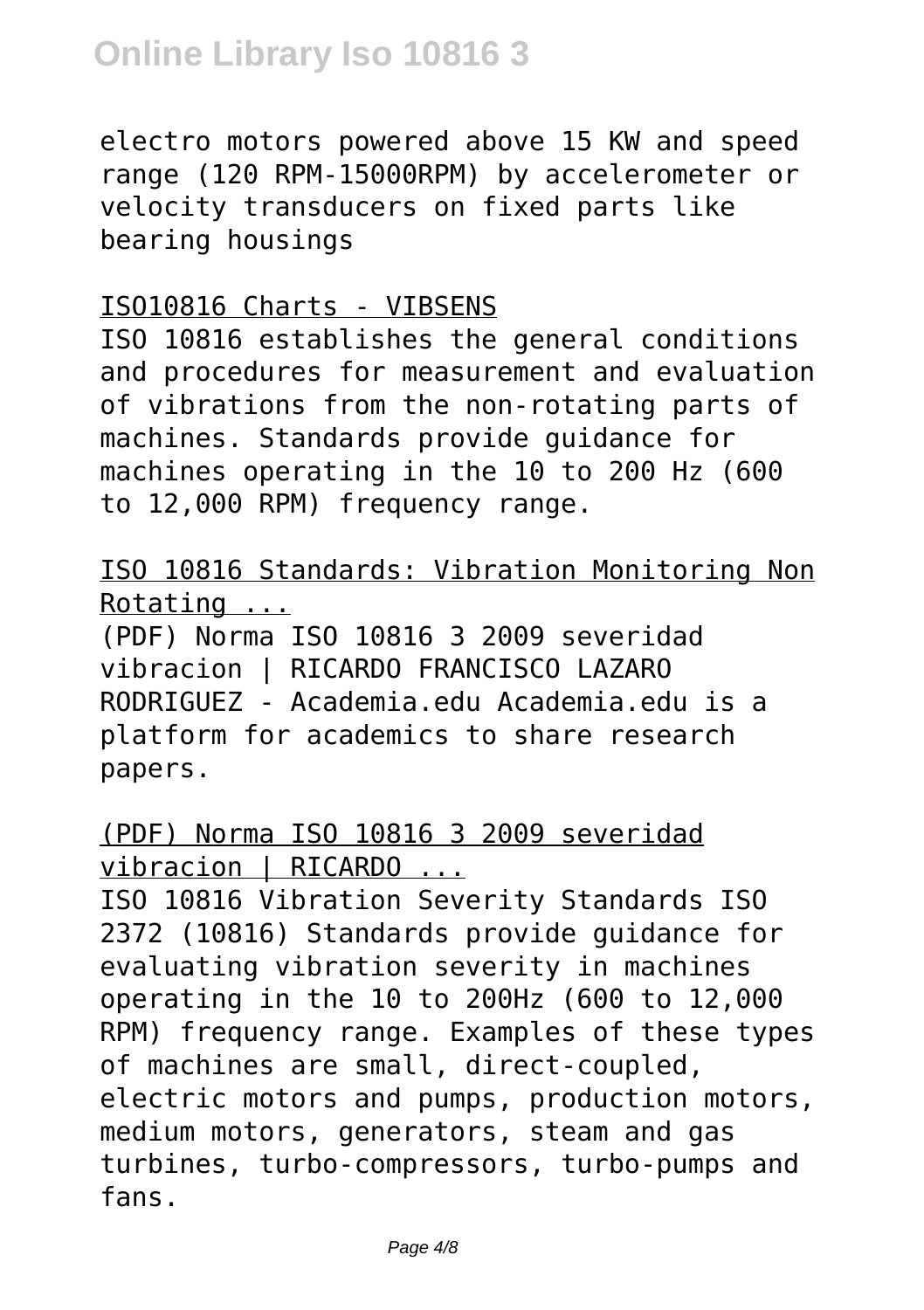#### ISO 10816 Vibration Severity Standards

ISO 10816‐3 Industrial machines measurementson non‐rotatingparts •Industrial machineswithnominal power above15 kW and nominal speeds between 120 r/min and 15 000 r/min whenmeasured in situ 2018‐11‐13 Energiforsk Vibration in nuclear application 2018, ISO‐standards Anders Nöremark 32

ISO standards for Machine vibration and balancing –Focus ...

Download NORMA ISO-10816-1 Comments. Report "NORMA ISO-10816-1" Please fill this form, we will try to respond as soon as possible. Your name. Email. Reason. Description. Submit Close. Share & Embed "NORMA ISO-10816-1" Please copy and paste this embed script to where you want to embed. Embed Script ...

[PDF] NORMA ISO-10816-1 - Free Download PDF Revisions / Corrigenda. Previously ISO 7919-3:2009 ISO 7919-3:2009/Amd 1:2017 ISO 10816-3:2009 ISO 10816-3:2009/Amd 1:2017; Now under development ISO/CD 20816-3.2

ISO - ISO/CD 20816-3.2 - Mechanical vibration ...

As per ISO 10816 class 3, this machine should be stopped for maintenance when the velocity readings are >11.2 mm/sec. but we ran this machine with confidence more than a year based on envelope readings. As the envelope overall readings are <5 g. Conclusion: This type of scenario is expected in any plant.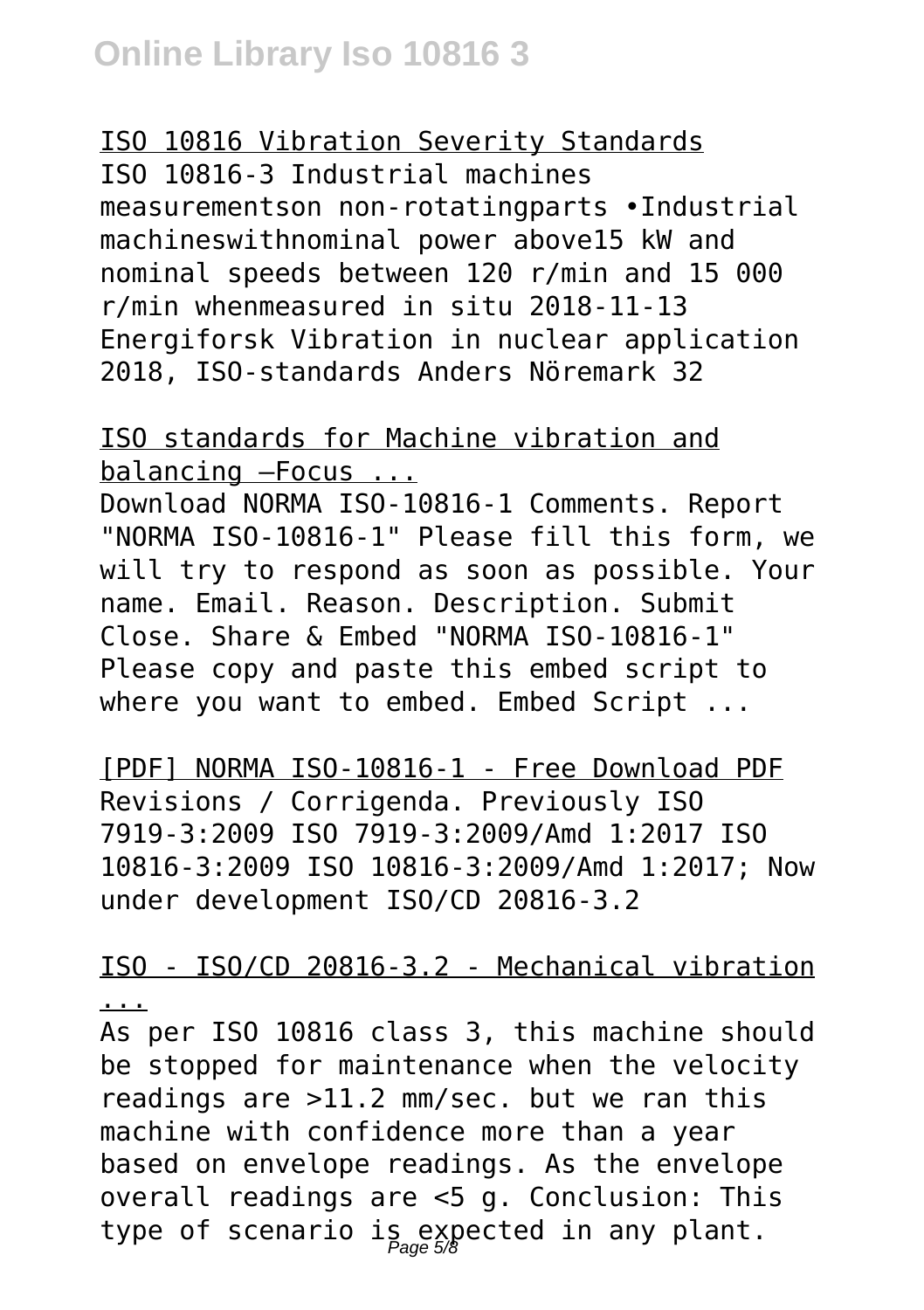The above chart is used in ISO -10816 method to determine ...

DIN ISO 10816-3 currently viewing. January 2018 Mechanical vibration - Evaluation of machine vibration by measurements on nonrotating parts - Part 3: Industrial machines with nominal power above 15 kW and nominal speeds between 120 r/min and 15000 r/min when measured in situ (ISO 10816-3:2009 + Amd.1:2017)

DIN ISO 10816-3 - Techstreet ISO 10816-3 -Evaluation Of Machine Vibration by Measurements on non-rotating parts - Industrial machines with nominal power above 15 kW and nominal speeds between 120 rpm and 15 rpm when measured in situ. ISO 10816-4 -Evaluation Of Machine Vibration by Measurements on non-rotating parts - Gas turbine driven sets excluding aircraft derivatives.

Norma ISO 10816 severidad vibracion The vibration criteria provided in this part of ISO 10816 apply to machine sets with, for instance, steam turbine or electrical drives, having a power above 15 kW and operating speeds between 120 r/min and 15 000 r/min. The machine sets covered by this part of ISO 10816 include: steam turbines with power up to 50 MW;

ISO 10816-3:1998 - Mechanical vibration - Page 6/8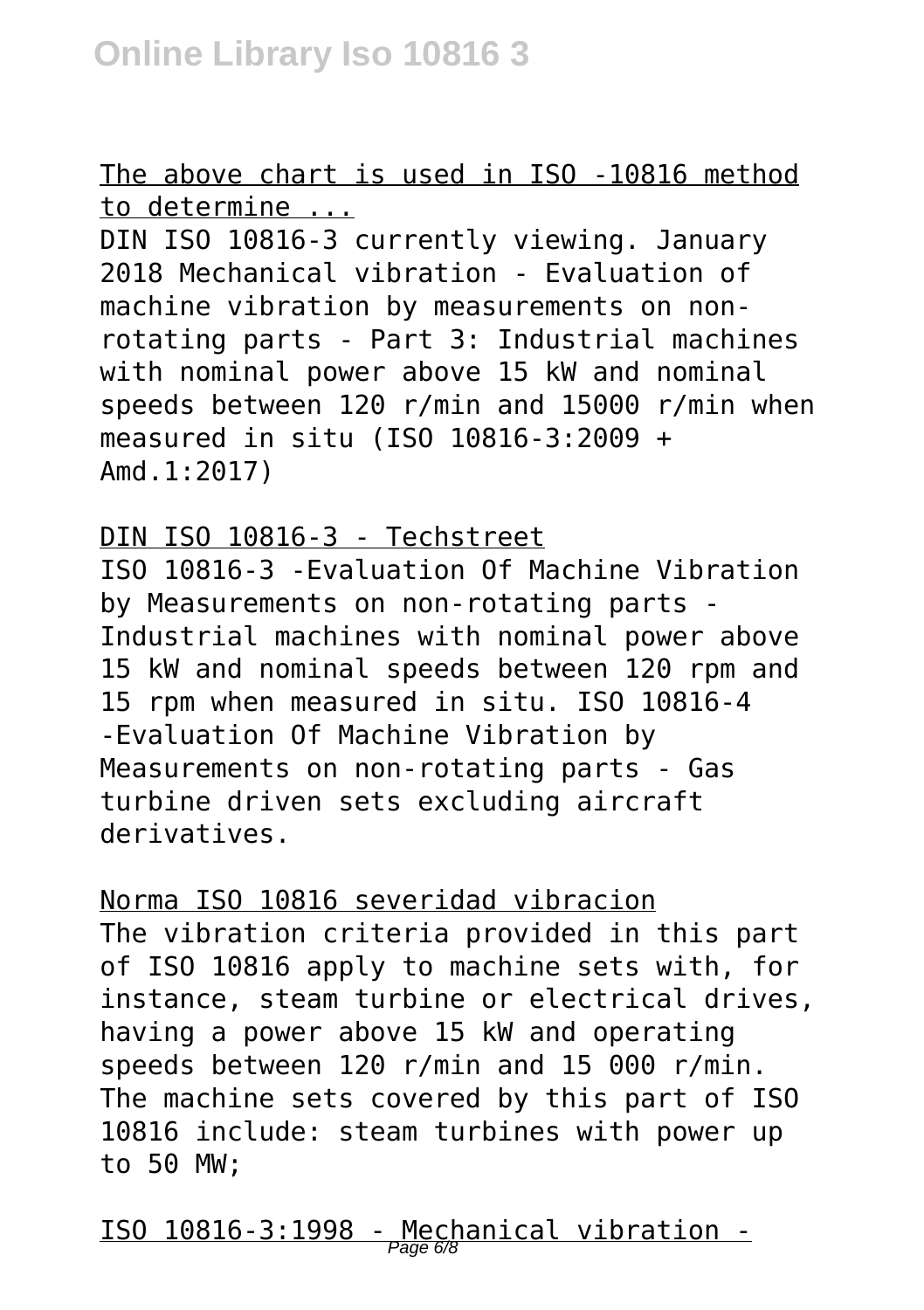### Evaluation of ...

Wind turbines are, however, expressly excluded from the scope of ISO 10816-3. The criteria laid down in the other parts of ISO 10816 would, in principle, be applicable to wind turbine components. However, these criteria apply only to vibration generated within the machine set itself, and thus, affect its components directly.

# ISO 10816-21:2015(en), Mechanical vibration ? Evaluation ...

Vibration velocity limits / DIN ISO 10816-3 7.1 4.5 3.5 2.8 2.3 1.4 0.7 rigid rigidsoft soft Base Group 2: Medium-sized machines Motors 160 mm ≤H < 315 mm Group 1: Large machines Motors 315 mm ≤H Start-up Unlimited long-term operation Short-term operation Vibrations cause damage

# QUESTION: How do you determine housing vibrations at the ...

DIN ISO 10816-3:2018 Mechanical vibration - Evaluation of machine vibration by measurements on non-rotating parts - Part 3: Industrial machines with nominal power above 15 kW and nominal speeds between 120 r/min and 15000 r/min when measured in situ (ISO 10816-3:2009 + Amd.1:2017)

DIN ISO 10816-3:2018 - Mechanical vibration - Evaluation ... bs iso 10816-3 - mechanical vibration evaluation of machine vibration by